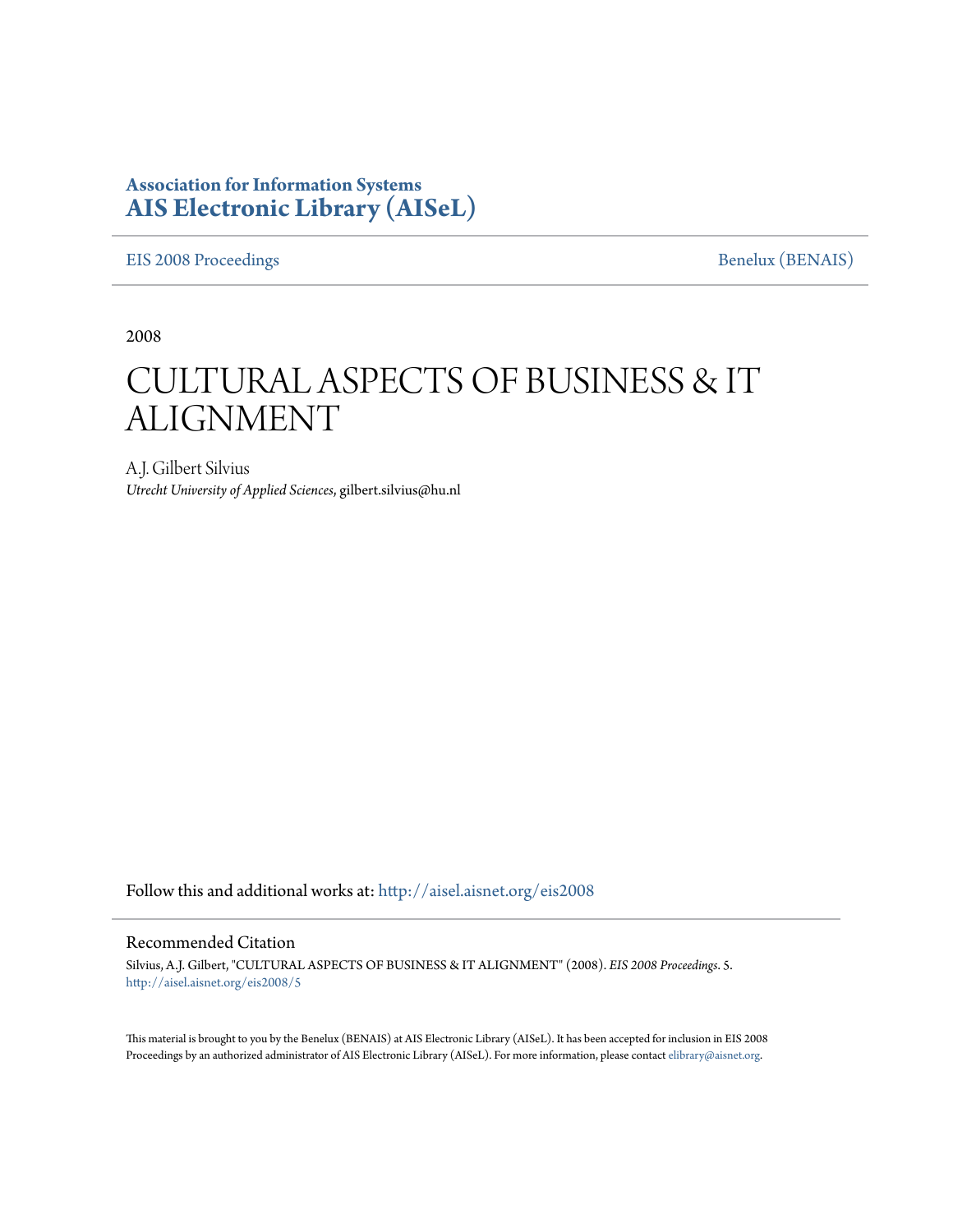## **CULTURAL ASPECTS OF BUSINESS & IT ALIGNMENT**

**A.J. Gilbert Silvius**  Utrecht University of Applied Sciences Utrecht, the Netherlands gilbert.silvius@hu.nl

#### **Abstract**

*Aligning IT to business needs is still one of the most important concerns for senior management. The message of Business & IT Alignment (BIA) is logical and undisputed, but implementation apparently difficult. As part of a research program on the differences between the theory and practice of BIA this paper explores the impact of (national) cultures on the maturity of BIA.* 

*The paper relies on Hofstede's framework of cultural dimensions (Hofstede, 1980) to understand the concept of culture. We present a compact literature review on the influence of culture on IT that leads to the conclusion that there is an influence and that it is likely that also alignment of business and IT will be affected by cultural aspects. After a brief introduction we than analyze this influence by conceptually assessing the potential impact of Hofstede's cultural dimensions on the variables of BIA maturity.* 

#### **Keywords**

Business & IT Alignment, National Culture, Organizational Culture.

#### **Introduction**

Information technology (IT) is changing the way companies organize their business processes, communicate with their (potential) customers and deliver their services (Avolio, Kahai & Dodge, 2001). A key success factor for a successful company is an effective and efficient alignment of the way IT is supporting business strategies and processes. The necessity and desirability of aligning business needs and IT capabilities is examined in numerous articles (Pyburn 1983, Reich and Benbasat 1996, Chan et al. 1997, Luftman and Brier 1999, Maes et al. 2000, Sabherwal and Chan 2001) and its importance well recognized (Cumps et al. 2006). The annual survey on top management concerns by the Society for Information Management (www.simnet.org) however ranked 'IT and Business alignment' as the No. 1 concern for four years in a row (Society of Information Management, 2003, 2004, 2005, 2006). In last year's survey, alignment lost its doubtful honor as the 'top concern' to drop to only the second place on the list (Society of Information Management, 2007). The alignment between business needs and IT capabilities therefore still is a prominent area of concern.

After many years of research into the business & IT alignment (BIA), Chan & Reich (2007) list over 150 studies, this concern should be surprising. Should it be concluded that academic research still cannot provide solutions for the issues business and IT executives are faced with in practice? We believe this is at least partly true. Some questions that practitioners face are not addressed in academic literature (Chan & Reich, 2007; Silvius, 2007).

Amongst these questions is the impact of culture on BIA. Several authors (Watson et al., 1997; Kaarst-Brown & Robey, 1999; Baker, 2004) suggest a relationship between the effectiveness of BIA and the culture within an organization. Other authors show that national cultures affect the way IT is used or perceived (Veiga, Floyd & Dechant, 2001; Livonen et al, 1998). This paper aims to explore the way culture affects the maturity of BIA in organizations.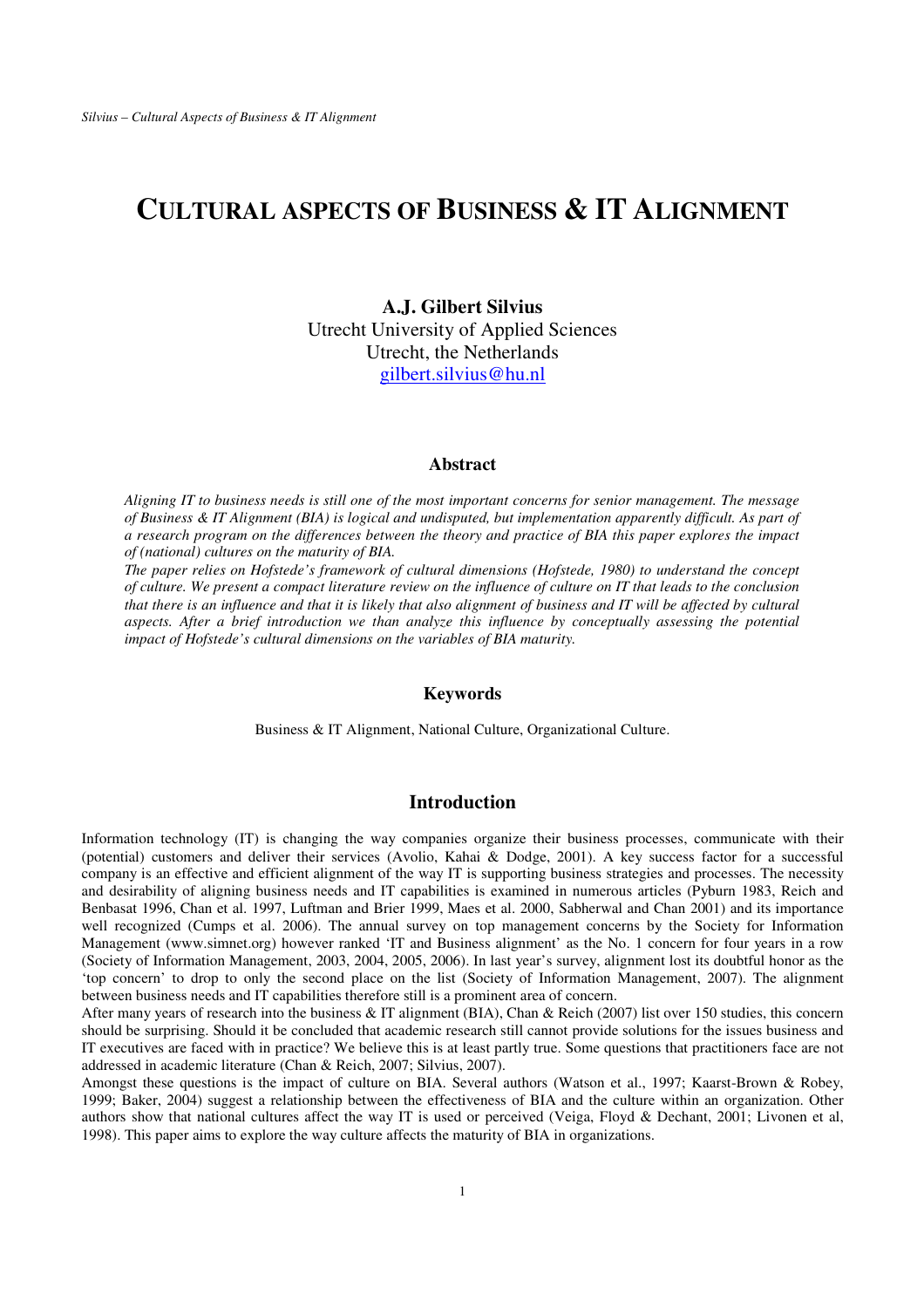It is important to study the impact of culture on the alignment of business and IT because organizations are increasingly depending on IT for their communication and business processes. Information has become ubiquitous in many organizations and IT is therefore one of the most important resources of production and knowledge. However, embedding IT in organizations requires careful consideration of the organization's culture and the culture of its surrounding countries (Ross, 2001; Westrup et al, 2003).

After a brief paragraph on the background of the paper, we introduce a framework for studying national and corporate cultures. The following paragraph explores the literature on the relationship between culture and IT in order to establish whether any relationship can be expected. After this introduction we introduce the concepts of Business and IT Alignment and a framework to study the maturity of BIA in organizations. The last part of the paper presents an analysis of how national cultures can be expected to influence BIA maturity scores.

## **Background**

The central question that this paper addresses is how does culture influence the alignment of business and IT in organizations. This question resolves from a research program aimed at exploring and understanding the differences of BIA in theory and in practice. With this knowledge the theory on BIA can be further developed.

Step one of the research was a literature review on the topic. The literature review focused on the following questions.

- *How is BIA defined and interpreted?*
- *Which theories are developed on BIA?*
- *What was the development path of BIA?*

This literature is not reported in his paper, but some relevant parts are included in the paragraph defining BIA. The second step in the program was a number of focused group discussions in order to explore the practical side of BIA. The discussions were aimed at exploring the following questions.

- *Which issues are faced in aligning IT with business requirements in practice?*
- *Which actions are taken to align IT with business requirements?*

This research was reported in Silvius (2007). The results of the discussions give input to the construct of BIA as a result of the relationship between business professionals and IT professionals instead of a systematic methodology. This insight was also found with in other studies (Luftman et al., 1999). The relationship can be well established and matured within an organization, with a clear process and assessment, or it can be still in its infancy. The third step of the research program therefore focuses on the assessment of the maturity of BIA in real-life companies and on understanding the factors that influence these assessments. The results of BIA maturity assessments are recently reported by Luftman (2007) and, on a much smaller scale, by Silvius (2007b). Both studies pay little attention to the influence of culture on the assessment scores of individual companies. Given however the influence of culture on the use and perception of IT, as was found in several studies (referenced in the paragraph 'Culture and IT'), it seems not unlikely that culture may also have an influence on BIA maturity.

### **Culture**

Hofstede (1991) defines culture as "the collective programming of the mind, which characterize the members of one organization from others." By "collective programming" Hofstede refers to the symbols, heroes, rituals and values that collectively define a culture. *Symbols* are specific words, gestures, objects of status symbols that carry a particular meaning to people of the same culture. *Heroes* are people, real or imaginary, dead or alive, that have the ability to influence behaviour based on their status, skills or charisma. *Rituals* are activities that in itself are seemingly unnecessary, but in the culture are considered essential. Symbols, heroes and rituals are the practices of a culture. They are visible and observable to an outside spectator. At the core of a culture lie the values. *Values* are "broad tendencies to prefer certain states of affairs over others" (Hofstede, 1991). They represent how things "ought to be".

These four concepts relate to each other, as is shown in the 'union' metaphor (figure 1).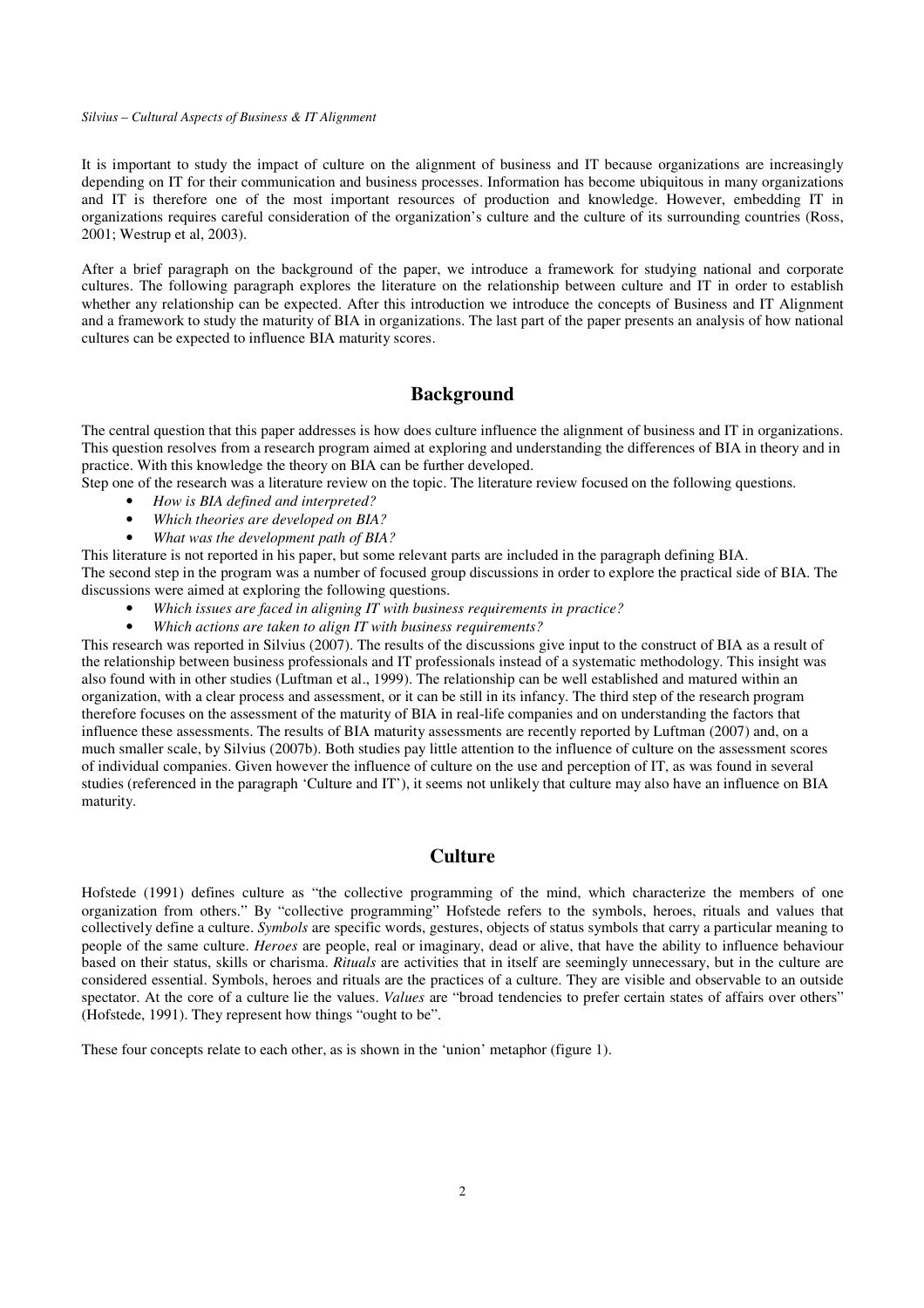

#### **Figure 1. Manifestations of culture at different levels of depth (Hofstede, 1991).**

Cultures come in many different kinds or layers. Such as national cultures, organizational cultures, organizational subcultures and occupational cultures (Gefen & Straub, 1997; Hofstede, 1991). In this paper we investigate the impact of national cutures on Business IT Alignment. We therefore rely on Hofstede's dimension framework to understand more about the concept of national culture. Hofstede (1980) presented a model of national cultures, based on a survey of more than 50 countries involving more than 120,000 respondents. The model characterizes culture on four dimensions. These dimensions are:

• PDI (Power Distance Index)

The power distance index is an indication of the extent to which less powerful members of a society accept unequal distribution of power. It reveals dependence relationships in a country. A low PDI shows limited acceptance of power inequality and less dependence of subordinates on managers. It also shows a preference for consultation and cooperation.

• IDV (Individualism vs. collectivism)

In cultures that are considered highly individualistic, individuals are loosely tied and are expected to look out for themselves and their family. In 'collectivist' cultures, people are integrated into strongly cohesive in-groups, and group loyalty lasts a lifetime. In individualistic cultures, time, punctuality and schedules are considered highly important, whereas in collectivistic cultures personal relationships and contacts prevail.

- MAS (Masculinity vs. femininity) In the dichotomy masculine versus feminine, a masculine culture values assertiveness, performance and material success. In a feminine society values like quality of life, tenderness and modesty prevail. In a feminine culture, individuals don't like to stand out or be unique, whereas in a masculine society success and career are valued highly.
- UAI (Uncertainty Avoidance Index) The uncertainty avoidance index is defined as "the extent to which the members of a culture feel threatened by uncertain or unknown situations" (Hofstede, 1991). Cultures with a high UAI have a large need for rules and regulations to guide tasks. Cultures with a low UAI are less rule-dependent and are more trusting (Mooij, 2000).

Based on follow-up research among students in 23 countries around the world, and criticism that the model represented a very 'western' way of thinking, a fifth dimension was added (Bond, 1984).

- LTO (Long Term Orientation vs. Short Term Orientation)
	- This dimension is an indication of the perception of time in a culture and is based on the heritage of Confucius, the most influential Chinese philosopher who lived around 500 B.C. Values associated with Long Term Orientation are thrift and perseverance; values associated with Short Term Orientation are respect for tradition, fulfilling social obligations, and protecting one's 'face'.

While Hofstede's framework may not be perfect, some authors (Miller, et al. 2006, Smith and Bond, 1998) prefer alternative frameworks like Schwartz's (1994) because of it's more recent nature, we use Hofstede's framework in this study because it is widely known and used amongst both academics and practitioners and because Schwartz achieved a refinement of Hofstede's work, rather than a contradiction (Miller, et al. 2006).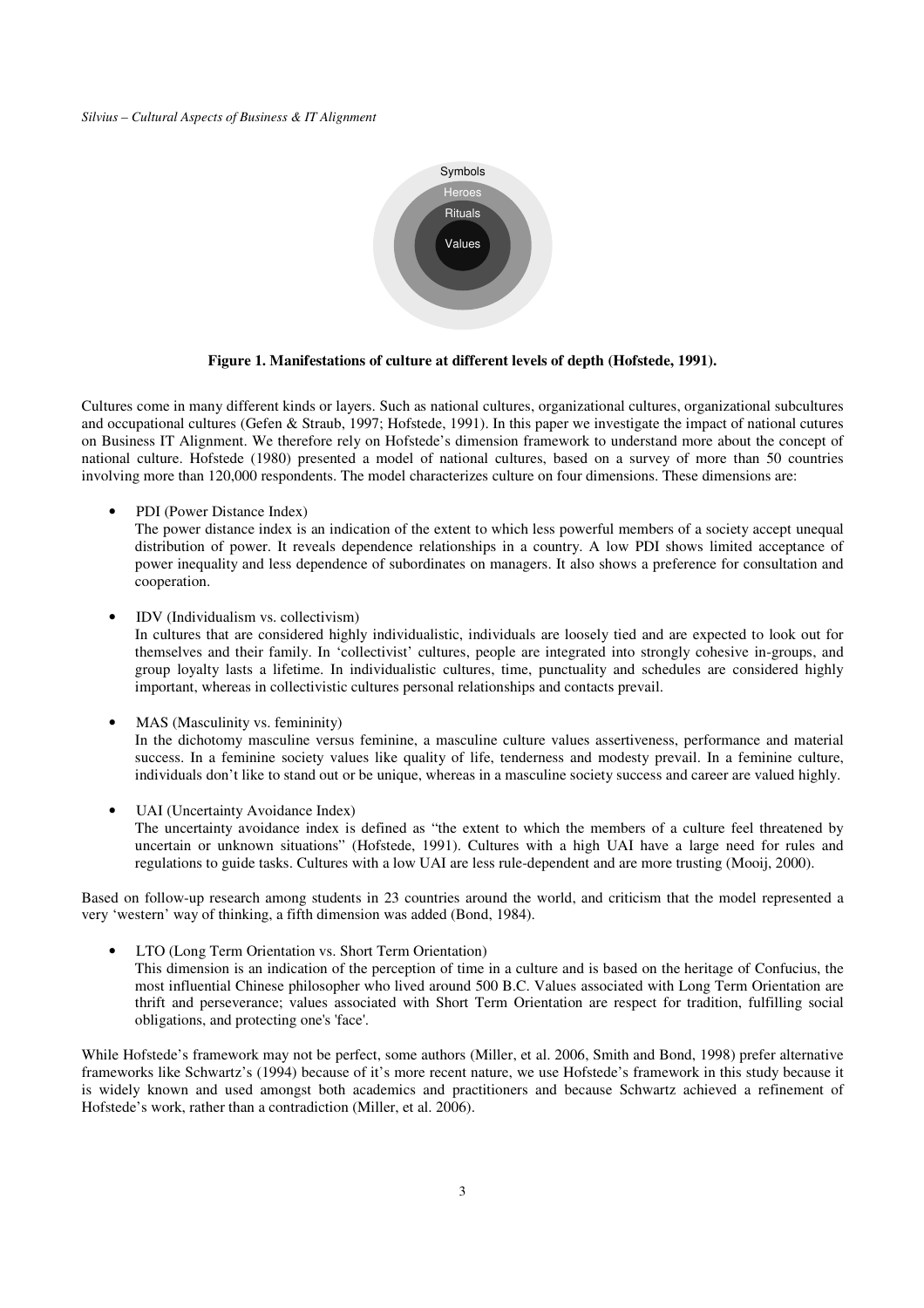Hofstede also asserts that tendencies in national culture are replicated in organizations through the behaviour and practices of individuals (Hofstede, 1980). The insights provided by Hofstede's framework could therefore also be valuable on a organizational level.

In his study, Hofstede measured the score of over 74 countries on these five dimensions. An overview of the scores per country is provided as appendix A.

## **Culture and IT**

(National) Culture influences the way IT is perceived or used. Several authors found proof of this in their studies. Table 2 provides an overview of some studies in this field.

| Authors                  | Main findings                                                                                  |
|--------------------------|------------------------------------------------------------------------------------------------|
| Straub (1994)            | The author studied the effect of culture on IT diffusion of email and fax in Japan and the     |
|                          | United States. His findings suggested why there are differences in email usage and choice      |
|                          | among knowledge worker in different cultures.                                                  |
| Sonnenwald,<br>Livonen,  | The authors studied Finnish and American college students that collaborated in a common        |
| Parma, & Poole-Kober     | course using electronic discussion groups. Findings of the study show that cultural attitudes  |
| (1998)                   | toward technology may influence people's beliefs and use of the technology.                    |
| Leidner, Carlsson, Elam, | This study examined whether cultural differences influence perceptions of the relationship     |
| & Corrales (1999)        | between Executive Information Systems (EIS) use and decision-making outcomes. The              |
|                          | authors compared the responses from in Mexico, Sweden, and the United States. The study        |
|                          | found significant differences, predicted by cultural factors, in the impact of EIS use on      |
|                          | management decision-making.                                                                    |
| Hofstede (2000)          | The paper investigates the specific attributes of countries that influence ICT adoption speed. |
|                          | Findings show that cultural variables (individualism and uncertainty avoidance) can be used    |
|                          | to predict the ease and speed of changes. Cultures of high uncertainty avoidance are slow of   |
|                          | adopting new technologies.                                                                     |
| Veiga, Floyd & Dechant   | This study discussed the effects of national culture on the acceptance of IT, using the        |
| (2001)                   | Technology Acceptance Model (TAM). The authors compared acceptance in Japan and the            |
|                          | United States and the findings suggest that Hofstede's dimensions of cultural differences      |
|                          | play distinct roles in influencing the acceptance.                                             |
| Png, Tan & Wee (2001)    | This study compared the adoption of frame relay between the United States and Japan. The       |
|                          | findings suggest that uncertainty avoidance, one of Hofstede's dimensions, affected the        |
|                          | adoption decision of companies differently in the two countries.                               |
| Birgelen, Ruyter, Jong & | The authors compared ICT use in after-sales service-and-support operations in Sweden,          |
| Wtzels (2002)            | Belgium, France, Spain, Austria, Ireland, Netherlands, United Kingdom, Norway, and the         |
|                          | U.S. The findings suggest that cultural characteristics will partly determine the design of    |
|                          | effective after-sales service contact modes.                                                   |
| Sørnes, Stephens, Sætre, | The authors studied how workers in Norway and the United States use information and            |
| & Browning $(2004)$      | communication technology (ICT). Their findings show that ICT use reflects Hofstede's           |
|                          | findings for PDI and UAI, but that it doesn't reflect cultural differences for IDV and MAS.    |
| Waarts<br>&<br>van       | This study investigates if national culture adds to the explanation of differences in adoption |
| Everdingen (2005)        | of innovations for firms operating in different countries. The authors performed a large-      |
|                          | scale empirical study in 10 European countries concerning the adoption of Enterprise           |
|                          | Resource Planning (ERP) software by medium-sized companies. Key finding is that                |
|                          | variables describing national cultural highly significantly explain variance in adoption       |
|                          | decisions in addition to the traditional micro and meso variables.                             |
| Miller, Batenburg<br>and | This study investigates the adoption rates of ERP systems from fourteen European countries.    |
| van de Wijngaert (2006)  | The study explores if a national cultural framework could be used to explain the differences.  |
|                          |                                                                                                |
|                          | The framework used was Schwartz's seven national cultural value types. After controlling       |
|                          | for industry and size, it was found that conservatism has a negative relationship while        |
|                          | autonomy, egalitarian commitment, and harmony have a positive relationship with the            |
|                          | adoption of ERP systems.                                                                       |
| Batenburg (2007)         | The author explored country differences in adoption of electronic procurement. Analyses are    |

**Table 1. Summary of Comparative Studies of cultural impacts on ICT practices.**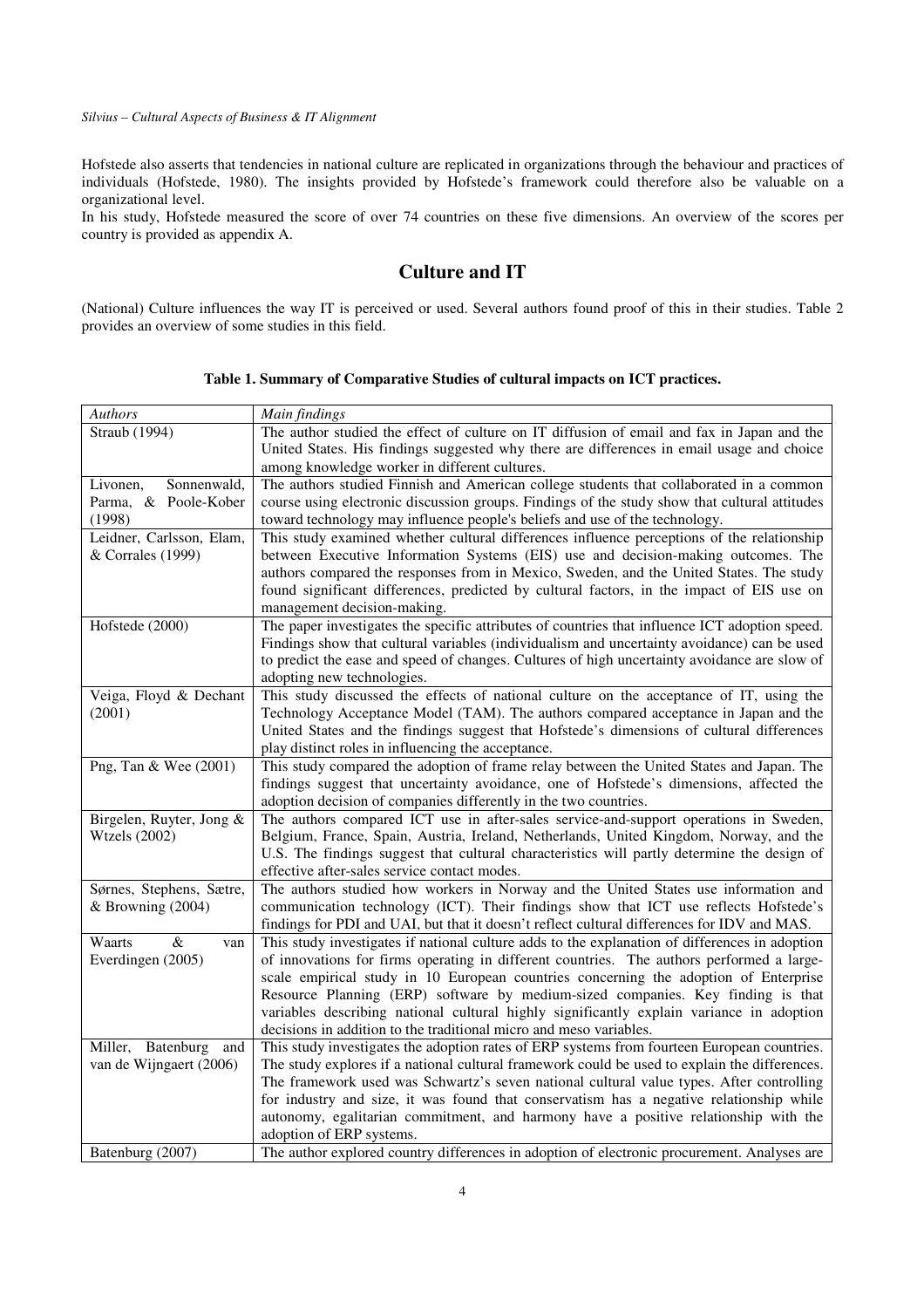|                    | conducted on 3475 organizations from seven different European countries. The study           |  |  |  |  |  |  |  |  |
|--------------------|----------------------------------------------------------------------------------------------|--|--|--|--|--|--|--|--|
|                    | concludes that there indeed are country differences with respect to e-procurement adoption,  |  |  |  |  |  |  |  |  |
|                    | and that firms from countries with a low uncertainty avoidance such as Germany and the UK    |  |  |  |  |  |  |  |  |
|                    | are the early adopters of e-procurement, while countries that are less reluctant to change   |  |  |  |  |  |  |  |  |
|                    | such as Spain and France have lower adoption rates.                                          |  |  |  |  |  |  |  |  |
| Van Decrean (2007) | The author studied cultural differences in websites in Germany and the United States, using  |  |  |  |  |  |  |  |  |
|                    | Hofstede's framework. His findings suggest a reflection of national cultures in the websites |  |  |  |  |  |  |  |  |
|                    | of international companies.                                                                  |  |  |  |  |  |  |  |  |

All of these studies show a certain impact of national cultures in the perception and use of IT. Given these findings it can be expected that culture also influences the alignment of IT and business. This influence however is not reflected in any studies on BIA so far.

It can be argued that not only culture affects the use and perception of IT, but also IT affects culture. Several authors also found indications for this (Tan et al, 1998; Straub, Keil & Brenner, 1997). For the purpose of this paper, this relationship is however discarded.

#### **Business & IT Alignment**

Despite of the apparent importance of aligning IT and business, the majority of publications are rather vague in terms of how to define or practice alignment (Maes et al. 2000). A first question seems to be how to define the word 'alignment'. Other expressions used in this context are 'fit' (Venkatraman, 1989), 'harmony' (Luftman et al. 1993), 'integration' (Weill and Broadbent 1998), 'linkage' (Henderson and Venkatraman 1993), 'bridge' (Ciborra 1997) or 'fusion' (Smaczny 2001). A second question is whether IT aligns to business or business to IT? Or both? Wieringa et al. (2005) define BIA as 'the problem of matching IT services with the requirements of the business', identifying business as leading. This logical, but also traditional, approach is opposed by Poels (2006) who states that BIA implies a 'mutual influence' between business and IT. Another question is whether BIA is a 'state' or level that can be achieved or a 'process' to get to a certain (higher?) state. The concept of BIA as a 'state' is further developed by Luftman (2000), who assesses the BIA maturity level of organizations. Also Reich and Benbasat (1996) 'measure' a degree or level of BIA. The process approach to BIA can be found in the methodologies of IT planning developed in the '70s and '80s (IBM Corporation 1981, Martin 1982). Also Weill and Broadbent (1998) support the process view when they state 'Alignment is a journey, not an event'.

In this jungle of questions and opinions, Business & IT Alignment delivers well over a million Google hits, Chan (2002) distinguishes two prevailing conceptualizations of the alignment problem. The first one focuses on planning and objectives integration and views alignment as the degree to which the business mission, objectives and plans are supported by the ICT



**Figure 2. The 'Strategic Alignment Model'.**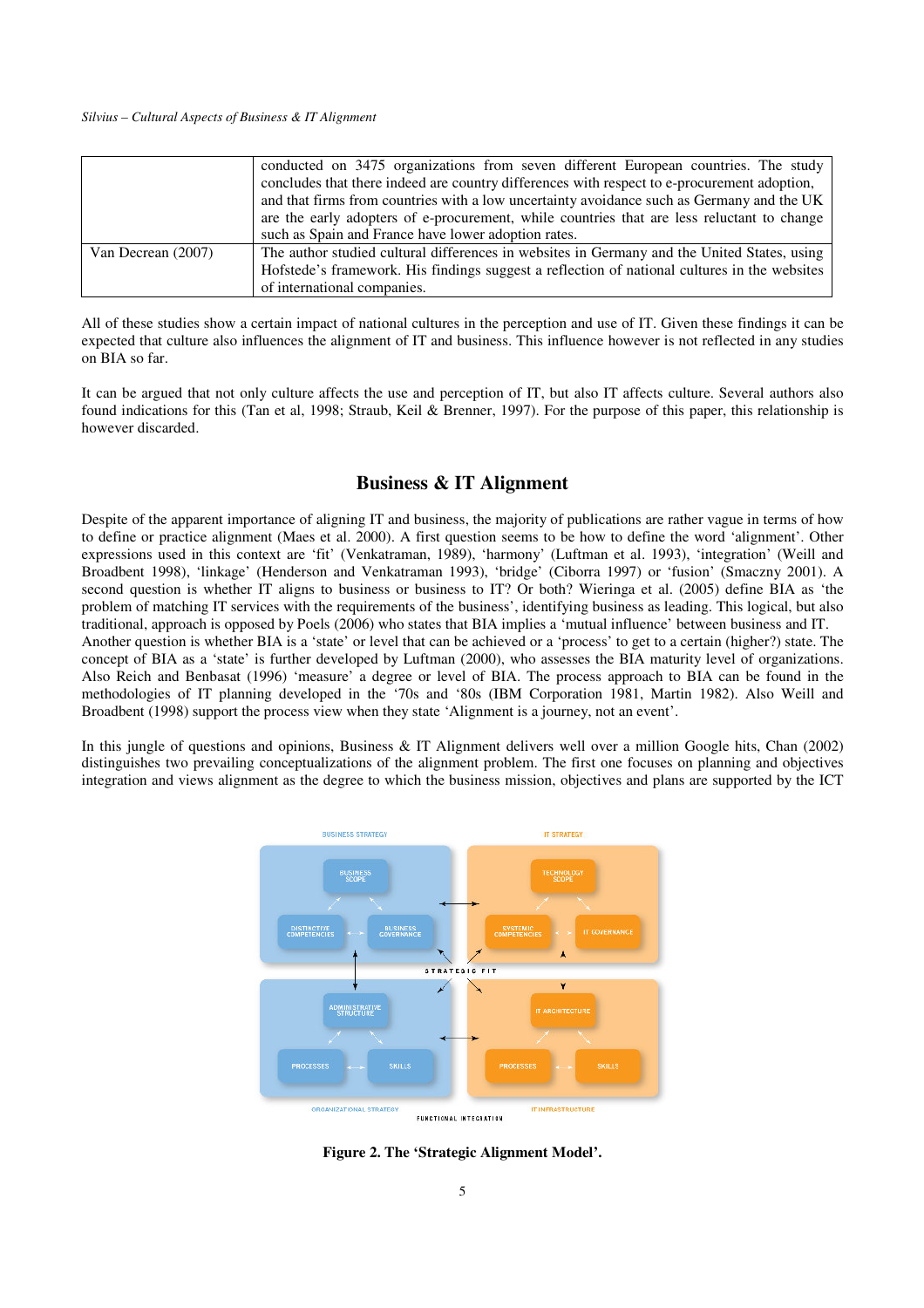mission, objectives and plans. This view can be found with Reich and Benbasat (1996), Kearns and Lederer (2004) and Hirschheim and Sabherwal (2001). A more holistic conceptualization of BIA can be found with Henderson and Venkatraman (1993). Their widespread framework of alignment, known as the Strategic Alignment Model, describes BIA along two dimensions (Figure 2). The dimension of strategic fit differentiates between external focus, directed towards the business environment, and internal focus, directed towards administrative structures. The other dimension of functional integration separates business and IT. Altogether, the model defines four domains that have been harmonized in order to achieve alignment. Each of these domains has its constituent components: scope, competencies, governance, infrastructure, processes and skills. Henderson and Venkatraman pay extensive attention to the different approaches of achieving this alignment. In the model this can be visualized by starting the process of alignment from any one of the four domains. Maes et al. (2000) refine the Strategic Alignment Model by identifying three, instead of two, columns: business, information/communication and technology column, and three, instead of two, rows: strategy, structure and operations.

In our study we define BIA as:

*Business & IT Alignment is the degree to which the IT applications, infrastructure and organization, the business strategy and processes enables and shapes, as well as the process to realize this.* 

In this definition, BIA can express both a 'state', the degree of alignment, as a 'process', the activities or methodology to reach a certain state of alignment. The definition also implies that BIA covers not just the alignment process aimed at developing, selecting or enhancing IT applications and infrastructure, but also the agreements regarding the management and maintenance of application and infrastructure services. In the Strategic Alignment Model this is shown in the different levels of alignment. The strategic level covers the alignment between business strategy and IT strategy, whereas the operational level covers the alignment between business processes & organization and IT infrastructure & organization.

In the definition 'business' is defined by business processes and business strategy and 'IT' is defined as IT applications, infrastructure and organization. This view finds support in the methodologies of IT planning. The question whether IT aligns to business or the other way around is answered as 'enables and shapes'. This indicates a two-way alignment.

## **Business & IT Alignment maturity**



**Figure 3. Enablers and inhibitors of Business & IT Alignment.** 

The message of BIA is logical and undisputed. IT should support the business and this will be more successful if the IT resources are developed and organized with the business strategy and processes in mind. If this message is so clear, how can the results from the Simnet surveys be explained?

This paradox is explored by Luftman and Brier (1999). In their studies of BIA they found that enablers and inhibitors of alignment, as shown in Figure 3, seem to be different ends of the same variable. The ability of aligning IT to business needs is therefore a result of the relative 'position' on the variables. What is striking about the variables of BIA Luftman and Brier found that they are more relational than technical or organizational. This is consistent with other researchers who added social elements of alignment to the formal methodological elements (Keen 1991, Reich and Benbasat 2000, Chan 2002). BIA therefore seems to be a state resulting more from the relation between IT executives and business executives than from a methodological analysis of business strategy. This relationship position is determined as a maturity level, with the BIA maturity resulting from the mean maturity on all variables.

Based on the components of the strategic alignment model (Figure 2) and the enablers and inhibitors of BIA (Figure 3), Luftman developed his Business & IT Alignment Maturity model. In this model six criteria are used to determine the maturity of the alignment of IT and business (Luftman, 2000). These six criteria are:

Communications Maturity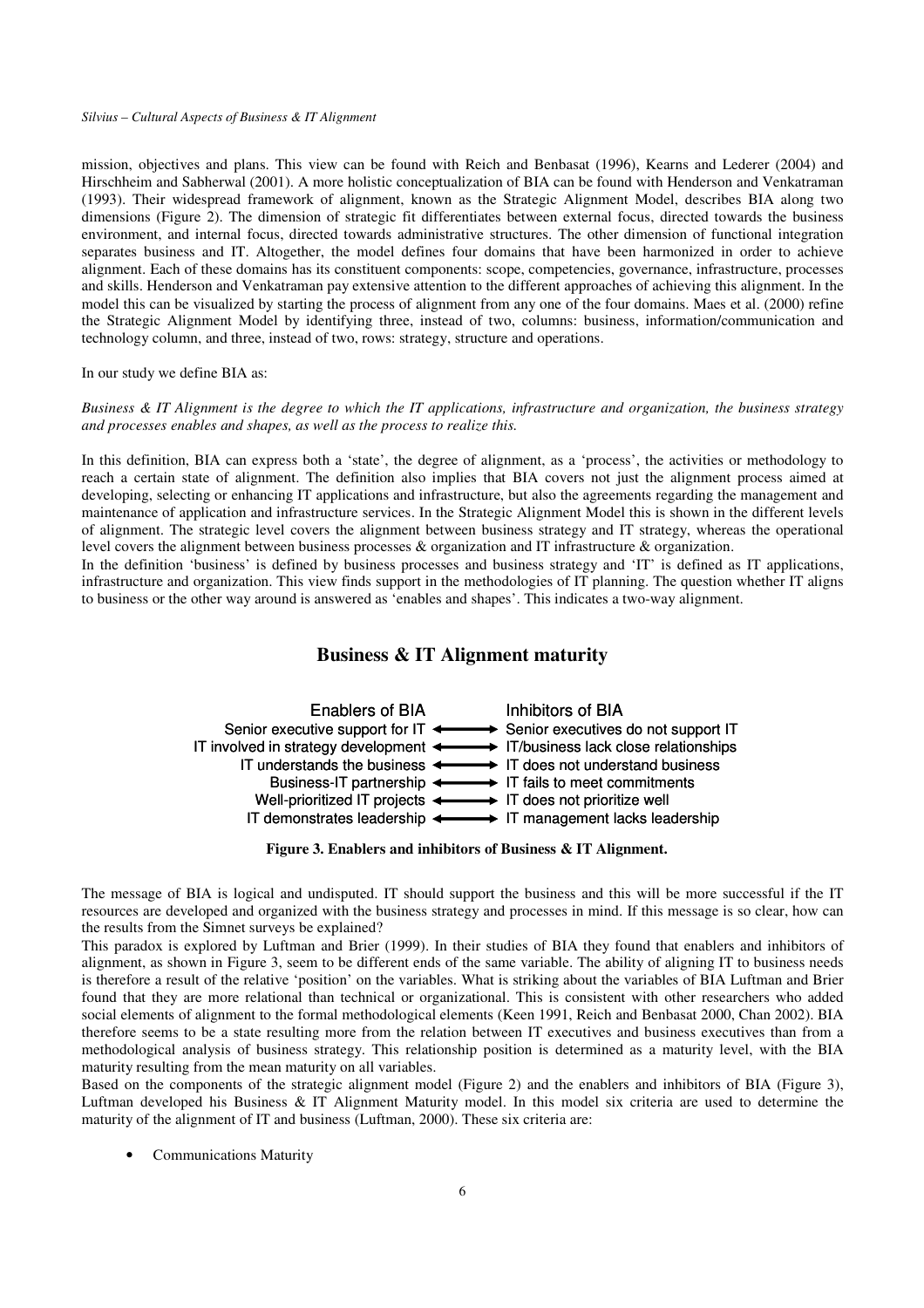How well does the technical and business staff understand each other? Do they connect easily and frequently? Does the company communicate effectively with consultants, vendors and partners? Does it disseminate organizational learning internally?

• Value Measurement Maturity

How well does the company measure its own performance and the value of its projects? After projects are completed, do they evaluate what went right and what went wrong? Do they improve the internal processes so that the next project will be better?

- Governance Maturity Do the projects that are undertaken flow from an understanding of the business strategy? Do they support that strategy?
- Partnership Maturity To what extend have business and IT departments forged true partnerships based on mutual trust and sharing risks and rewards?
- Scope & Architecture Maturity To what extend has technology evolved to become more than just business support? How has it helped the business to grow, compete and profit?
- Skills Maturity

Does the staff have the skills needed to be effective? How well does the technical staff understand business drivers and speak the language of the business? How well does the business staff understand relevant technology concepts?

In the concept of BIA maturity, the level of maturity indicates an organization's capability to align IT to business needs. As in many maturity models, Luftman's BIA maturity assessments involves five levels of maturity:

- 1. Initial / Ad Hoc Process<br>2. Committed Process
- 2. Committed Process<br>3. Established Focuse
- 3. Established Focused Process
- 4. Improved / Managed Process<br>5. Optimized Process
- 5. Optimized Process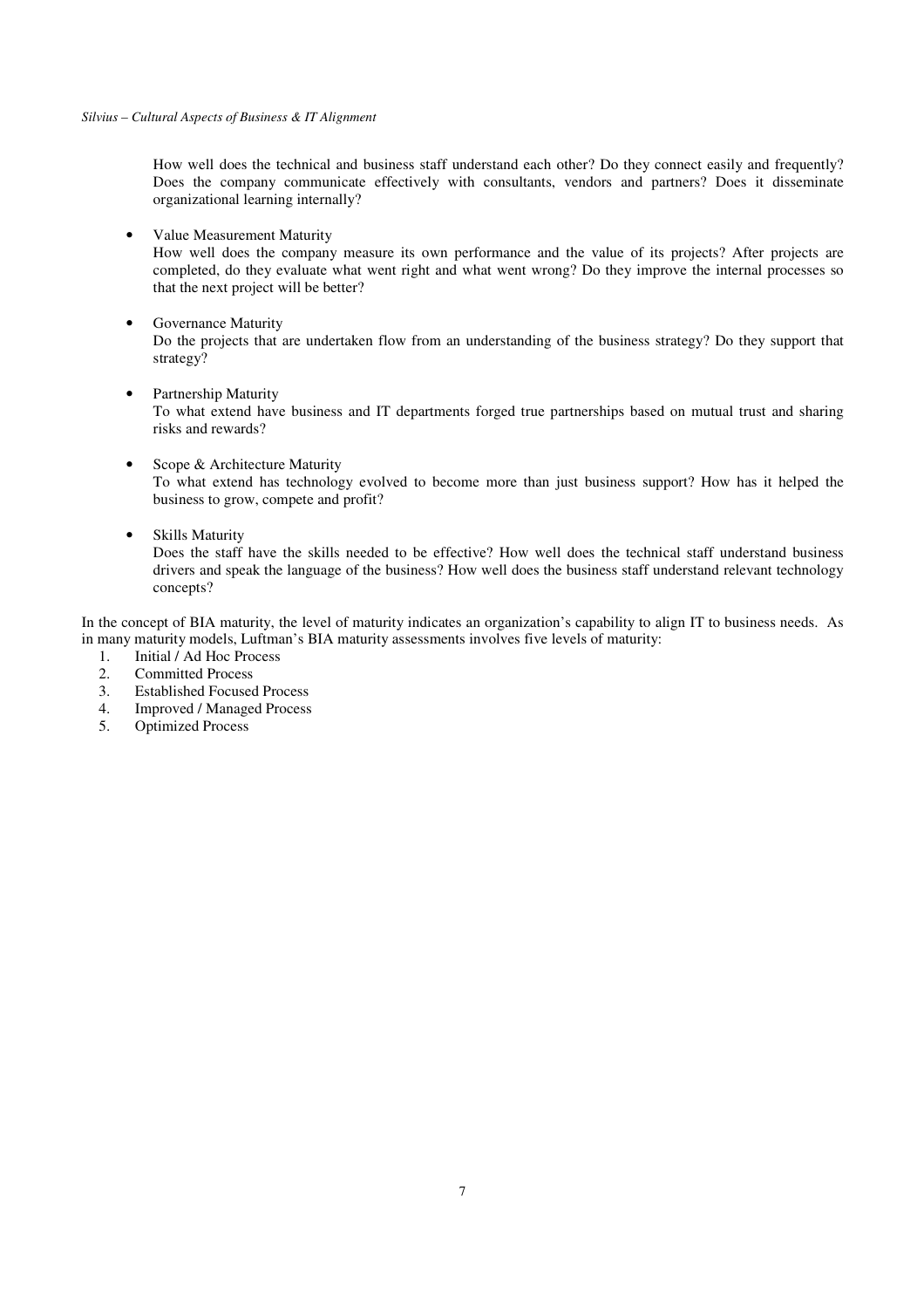#### **The impact of culture on Business & IT Alignment**

In a reaction on his most recent report on the maturity of BIA in organizations (Luftman, 2007), Luftman acknowledges the fact that international companies and international activities are included in the study. The potential influence of national cultures on BIA maturity however is not analyzed in Luftman's report. Given the impact of national cultures on the use and perception of IT found in earlier studies, it can be expected that cultures could also influence the perception of BIA maturity on the different variables of Luftman's assessment model. For example an expected relationship can be that countries with a higher uncertainty avoidance score place more emphasis on governance of IT, resulting in a higher score on governance maturity and value transparency. Another expected relationship is that power distance in a national culture is likely to influence communication within an organization. For an expectation of the direction of this influence however, it may be required to consider the individual sub-variables that make up the communication score in Luftman's assessment.

As a first conceptual exercise, the potential effects of Hofstede's dimensions of culture on Luftman's variables of BIA maturity are mapped in table 2 This exercise of course has all the limitations of a conceptual mapping, but it provides a structure and basis for the formulation of hypothesis that can be empirically tested.

#### **Table 2. The potential effect of Hofstede's dimensions of culture on Luftman's variables of BIA maturity.**



**Figure 4. Business & IT Alignment Maturity criteria.**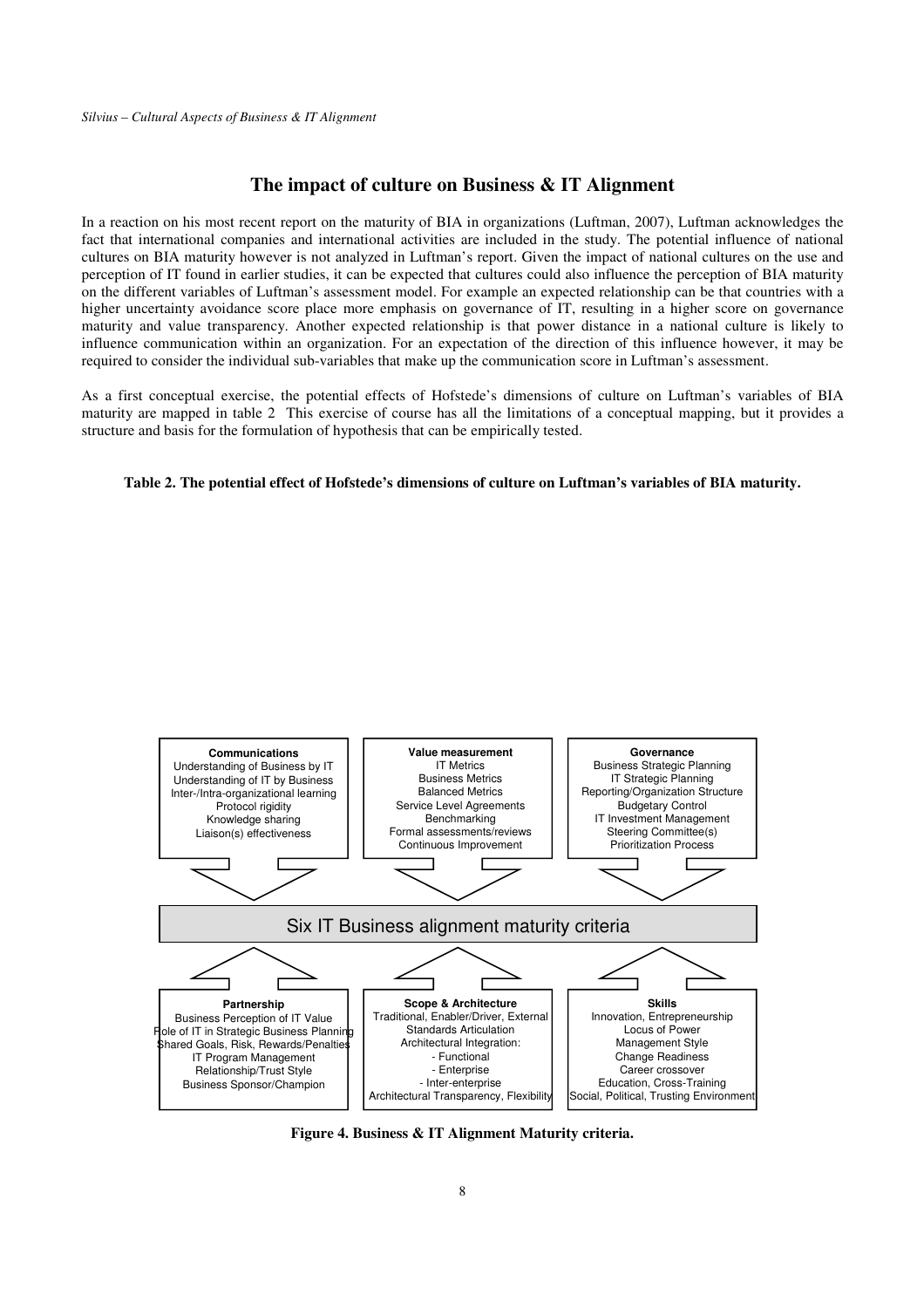|                                      |                                                                                                                                                                                                                     | Business & IT Alignment maturity criteria                                                                                                                        |                                                                                                                                                              |                                                                                                                                                       |                                                                                                                                                                       |                                     |                                                                                                                                                                                      |  |  |
|--------------------------------------|---------------------------------------------------------------------------------------------------------------------------------------------------------------------------------------------------------------------|------------------------------------------------------------------------------------------------------------------------------------------------------------------|--------------------------------------------------------------------------------------------------------------------------------------------------------------|-------------------------------------------------------------------------------------------------------------------------------------------------------|-----------------------------------------------------------------------------------------------------------------------------------------------------------------------|-------------------------------------|--------------------------------------------------------------------------------------------------------------------------------------------------------------------------------------|--|--|
|                                      |                                                                                                                                                                                                                     | Communications<br>maturity                                                                                                                                       | Value<br>measurement<br>maturity                                                                                                                             | Governance<br>maturity                                                                                                                                | Partnership<br>maturity                                                                                                                                               | Scope &<br>Architecture<br>maturity | <b>Skills</b><br>maturity                                                                                                                                                            |  |  |
| Power<br><b>Distance</b><br>Index    |                                                                                                                                                                                                                     | A lower PDI score<br>can be expected to<br>result in a higher<br>Communications<br>maturity because of<br>more intensive and<br>less formalized<br>communication | A high PDI score can<br>be expected to create<br>a higher need for<br>value transparency<br>and therefore a high<br>Value measurement<br>maturity            | A high PDI score can<br>be expected to create<br>a higher need for<br>governance and<br>therefore a high<br>Governance maturity                       | A lower PDI score<br>can be expected to<br>result in a higher<br>Partnership maturity<br>because of more<br>intensive, less<br>formalized and richer<br>communication |                                     | A low PDI score is<br>stimulating<br>entrepreneurship and<br>initiative in lower<br>organisational levels<br>and can therefore be<br>expected to result in a<br>high Skills maturity |  |  |
| Individualism<br>VS.<br>collectivism |                                                                                                                                                                                                                     | A low IND culture can<br>be expected to result<br>in a higher<br>Communications<br>maturity because of<br>more intense and<br>less formalized<br>communication   | A high IND culture<br>can be expected to<br>result in a high Value<br>measurement<br>maturity because of<br>its appreciation of<br>individual<br>performance | A high IND culture<br>can be expected to<br>result in a high<br>Governance maturity<br>because of its<br>appreciation of<br>individual<br>performance | A low IND culture can<br>be expected to result<br>in a higher<br>Partnership maturity<br>because of its<br>appreciation for the<br>collective goals and<br>interests  |                                     | A high IND culture<br>can be expected to<br>result in a high Skills<br>maturity because of<br>its appreciation of<br>individual skill<br>development                                 |  |  |
| Dimensions of culture                | A less MAS culture<br>can be expected to<br>result in a higher<br>Masculinity<br>Communications<br>VS.<br>maturity because of<br>femininity<br>more intense and<br>its focus on<br>less formalised<br>communication |                                                                                                                                                                  | A high MAS culture<br>can be expected to<br>score high on Value<br>measurement<br>maturity because of<br>performance and<br>measurement                      | A high MAS culture<br>can be expected to<br>score high on<br>Governance maturity<br>because of its focus<br>on performance and<br>measurement         | A less MAS culture<br>can be expected to<br>result in a higher<br>Partnership maturity<br>because of less<br>formalised and richer<br>communication                   |                                     | A less MAS culture<br>can be expected to<br>result in a higher<br>Skills maturity<br>because of a more<br>diverse skill<br>development                                               |  |  |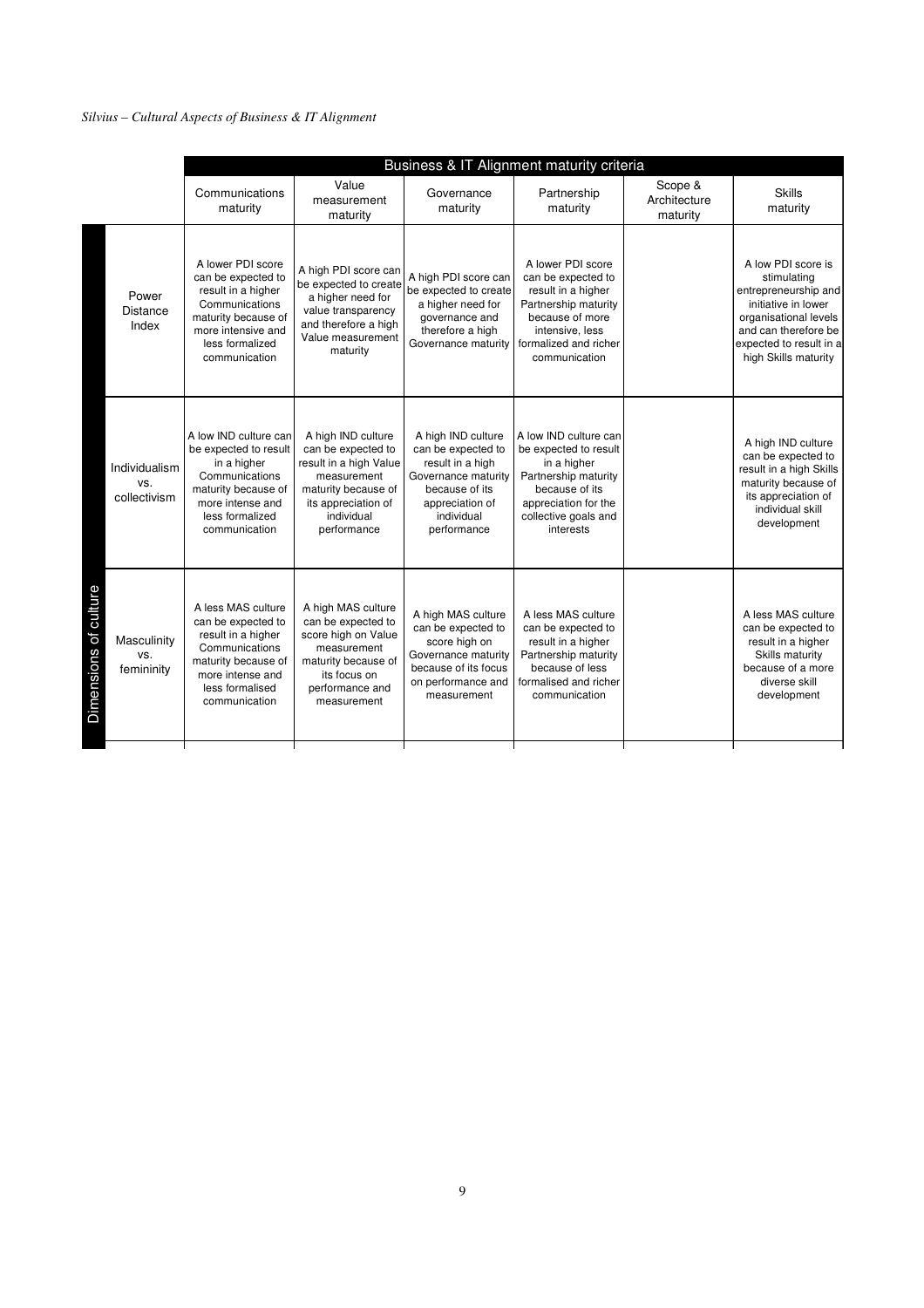| Uncertainty<br>Avoidance<br>Index                            | A high UAI culture<br>can be expected to<br>score low on<br>Communications<br>maturity because of<br>its tendency towards<br>certainty which does<br>not stimulate informal<br>communication | A high UAI culture<br>can be expected to<br>score high on Value<br>measurement<br>maturity because of<br>its tendency to create<br>certainty   | A high UAI culture<br>can be expected to<br>score high on<br>Governance maturity<br>because of its<br>tendency to create<br>certainty |                                                                                                                                                                            | A high UAI culture<br>can be expected to<br>score high on<br>Architecture maturity<br>because of its<br>tendency to create<br>certainty and<br>security, amd the<br>slower rate of<br>adoption of new<br>technologies found<br>by Png et al. (2001) | Based on the findings<br>of Livonen et al.<br>(1998) it can be<br>expected that a high<br>UAI decreases the<br>pace of individual<br>learning and will<br>result in a lower Skills<br>maturity |  |  |
|--------------------------------------------------------------|----------------------------------------------------------------------------------------------------------------------------------------------------------------------------------------------|------------------------------------------------------------------------------------------------------------------------------------------------|---------------------------------------------------------------------------------------------------------------------------------------|----------------------------------------------------------------------------------------------------------------------------------------------------------------------------|-----------------------------------------------------------------------------------------------------------------------------------------------------------------------------------------------------------------------------------------------------|------------------------------------------------------------------------------------------------------------------------------------------------------------------------------------------------|--|--|
| Long Term<br>Orientation<br>VS.<br>Short Term<br>Orientation |                                                                                                                                                                                              | A low LTO culture<br>can be expected to<br>score high on Value<br>measurement<br>maturity because of<br>its focus on short<br>term performance |                                                                                                                                       | A high LTO culture<br>can be expected to<br>score high on<br>Partnership maturity<br>because of its<br>appreciation for the<br>long term collective<br>goals and interests | A high LTO culture<br>can be expected to<br>score high on<br>Architecture maturity<br>because of the long<br>term character of<br>these assets                                                                                                      | A high LTO culture<br>can be expected to<br>score high on Skills<br>maturity because of<br>the long term<br>character of skills<br>development                                                 |  |  |
|                                                              | Communications<br>maturity                                                                                                                                                                   | Value<br>measurement<br>maturity                                                                                                               | Governance<br>maturity                                                                                                                | Partnership<br>maturity                                                                                                                                                    | Scope &<br>Architecture<br>maturity                                                                                                                                                                                                                 | <b>Skills</b><br>maturity                                                                                                                                                                      |  |  |
|                                                              | Business & IT Alignment maturity criteria                                                                                                                                                    |                                                                                                                                                |                                                                                                                                       |                                                                                                                                                                            |                                                                                                                                                                                                                                                     |                                                                                                                                                                                                |  |  |

Based on this conceptual mapping, it can be expected that:

- Cultural aspects in general are likely to have an impact on the different variables of BIA maturity assessment.
- The effect of cultural dimensions on BIA maturity scores is not straightforward, the cultural dimensions most likely influence the variables of BIA maturity in different directions.
- Cultural aspects are likely to have the most impact on variables that strongly involve social interaction, therefore the variable 'Scope & Architecture maturity' is expected to be least influenced by cultural aspects.

#### **Concluding remarks, limitations and further research**

The conceptual analysis of the potential influence of national cultures on BIA maturity provides indications that this influence is indeed more than likely and that its influence is complex. The limitations of this analysis of course being that it is based on literature research and conceptual mapping. Given these limitations further empirical work needs to be done to test this conclusion. It is our intention to find suitable organizations to perform this research. At this moment a first empirical testing of the expected impact of national cultures considering BIA maturity assessments of financial institutions in Belgium and the Netherlands is in progress.

Pending further empirical testing however it should be taken into consideration that published studies on the alignment of business and IT discard this potential factor of influence. This influence is assumed to be of substantial impact especially in European studies, but also studies that consider organizations based in the United States may be biased by cultural differences between regional cultures within the United States.

### **References**

Avolio, B., Kahai, S., & Dodge, G. (2000). 'E-leadership: Implications for theory, research, and practice'. *Leadership Quarterly*, 11 (4), 615-668.

Batenburg, R. (2007), 'E-procurement adoption by European Firms: A quantative analysis', *Journal of Purchasing & Supply Management*, 13, 182-192.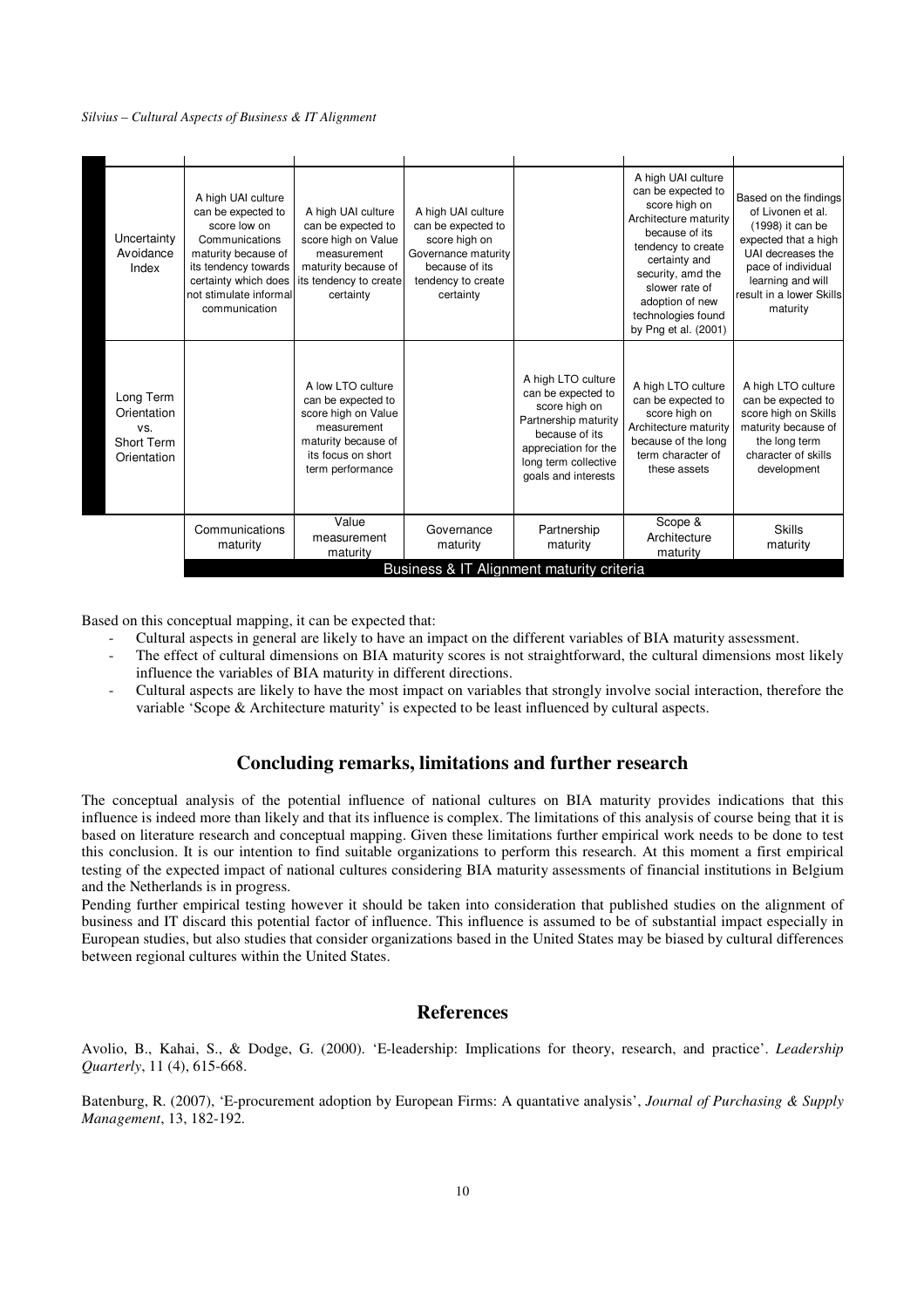Birgelen, M. van, Ruyter, K.D, Jong, A.D., & Wtzels, M. (2002). 'Customer evaluations of after-sale service contact modes: An empirical analysis of national culture's consequences'. *International Journal of Research in Marketing*, 19, 43-64.

Bond, M.H. (1984), 'Hofstede's Culture Dimensions ; An Independent Validation Using Rokeach's Value Survey', *Journal of Cross-Cultural Psychology*, Vol. 15, No. 4, 417-433.

Chan, Y.E., Huff, S.L., Barclay, D.W. and Copeland, D.G. (1997), 'Business Strategy Orientation, Information Systems Orientation and Strategic Alignment,' *Information Systems Research*, Vol. 8, No. 2, pp. 125-150.

Chan, Y.E. (2002), 'Why Haven't we Mastered Alignment? The Importance of the Informal Organization Structure.' *MIS Quarterly Executive*, Vol. 1, No. 2.

Chan, Y.E. & Reich, B.H. (2007), 'IT alignment: what have we learned', *Journal of Information Technology* advance online publication, 18 september 2007; doi: 10.1057/palgrave.jit.2000109.

Ciborra, C.U. (1997), 'De Profundis? Deconstructing the Concept of Strategic Alignment', *Scandinavian Journal of Information Systems*, 9(1), pp. 67-82.

Cumps, B., Martens, D., De Backer, M., Haesen, R., Viaene, S., Dedene, G., Baesensd, B., and Snoecka, M. (2006), 'Predicting Business/ICT Alignment with AntMiner+', KBI0708, Research paper Department of Decision Sciences and Information Management (KBI), Catholic University of Leuven.

Gefen, D. & Straub, D. (1997). 'Gender differences in the perception & use of e-mail: Extension to the technology acceptance model', *MIS Quarterly*, 21 (4), 389-400.

Henderson, J.C. & Venkatraman, N. (1993), 'Strategic alignment: Leveraging information technology for transforming organizations', *IBM Systems Journal*, Vol. 32, no. 1.

Hirschheim R. and Sabherwal R. (2001), 'Detours in the Path toward Strategic Information Systems Alignment: Paradoxical Decisions, Excessive Transformations, and Uncertain Turnarounds.', *California Management Review*, 44(1), pp. 87-108.

Hofstede, G. (1980). 'Culture's consequences: International differences in work related values'. Newbury Park, CA: Sage.

Hofstede, G. (1991). 'Culture and organizations: Software of the mind'. London, UK: McGraw Hill.

Hofstede, G. (2000). 'The information age across cultures'. *Proceedings of 5th AIM conference – Information Systems and Organizational Change*. CD-Rom, 10pp.

Kearns, G.S. and Lederer, A.L. (2004), 'The impact of industry contextual factors on IT focus and the use of IT for competitive advantage', *Information & Management*, Vol. 41, pp. 899-919.

Keen, P. (1991), 'Every Manager's Guide to Information Technology', Harvard Business School Press, Boston, MA.

Leidner D. E., Carlsson S., Elam J. & Corrales, M. (1999). 'Mexican and Swedish managers' perceptions of the impact of EIS on organizational intelligence, decision making, and structure'. *Decision Sciences*, 30 (3), 633-658.

Livonen, M., Sonnenwald, D. H., Parma, M., & Poole-Kober, E. (1998). 'Analyzing and understanding cultural differences: Experiences from education in library and information studies'. *Proceedings of the 64th IFLA General Conference*, Amsterdam, Netherlands.

Luftman, J.N., Lewis, P.R. and Oldach, S.H. (1993), 'Transforming the Enterprise: The Alignment of Business and Information Technology Strategies.', *IBM Systems Journal*, Vol. 32, No. 1.

Luftman, J.N. and Brier, T. (1999), 'Achieving and Sustaining Business-IT Alignment.', *California Management Review*, Vol. 42, No. 1.

Luftman, J.N., Papp, R. and Brier, T. (1999), 'Enablers and Inhibitors of Business-IT Alignment', *Communications of the Association for Information Systems*, Vol 1, Article 11.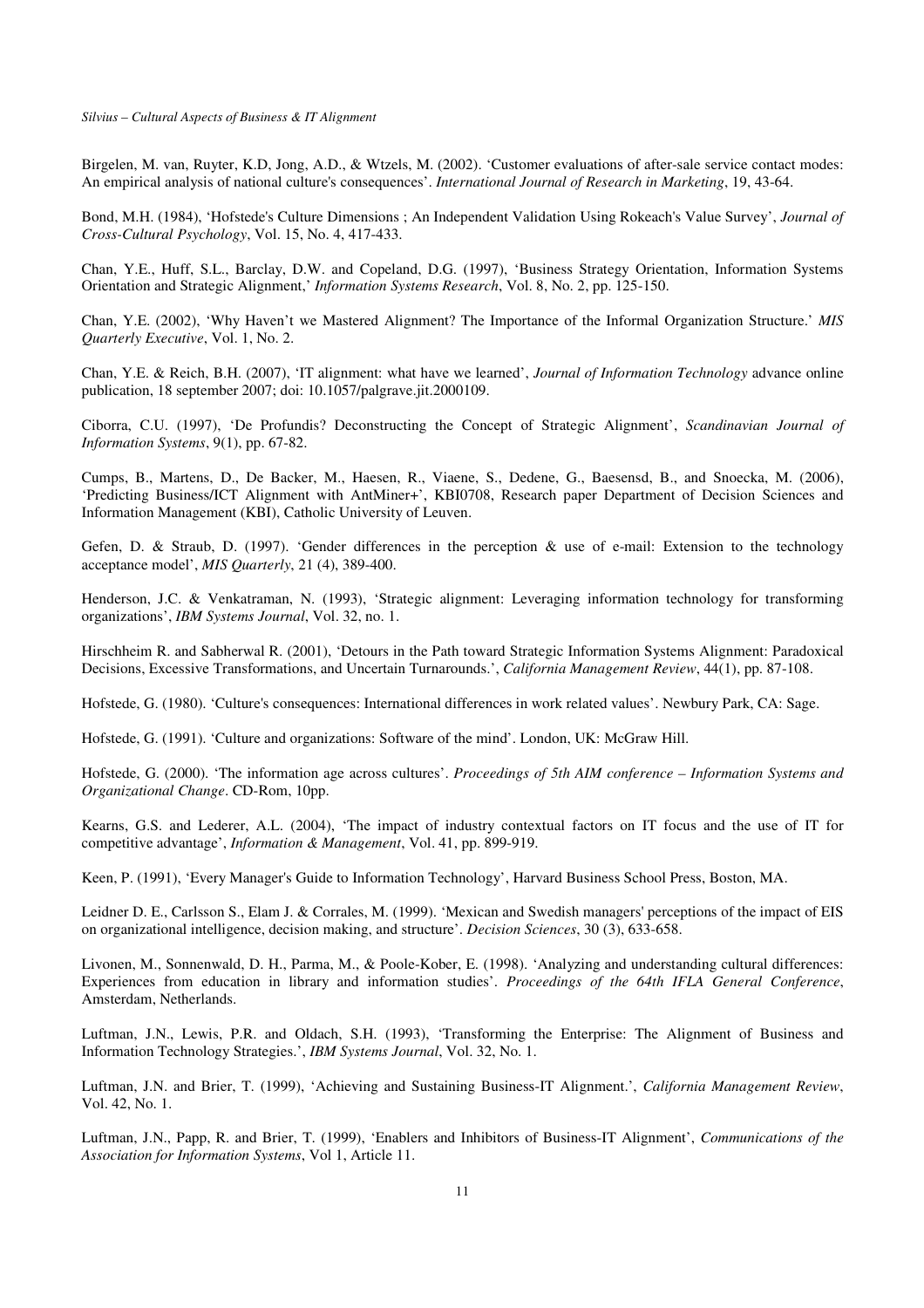Luftman, J.N. (2000), 'Assessing Business-IT Alignment Maturity', *Communications of the Association for Information Systems*, Vol 4, Article 14.

Luftman, J.N. (2007), 'An Update on Business-IT Alignment: "A Line" Has Been Drawn.', *MIS Quarterly*, Vol. 6 No. 3, pp. 165.

Maes, R., Rijsenbrij, D., Truijens, O. and Goedvolk, H. (2000), 'Redefining Business-IT Alignment through a unified framework', white paper, http://imwww.fee.uva.nl/~maestro/PDF/2000-19.pdf.

Miller, S., Batenburg, R.S. & Wijngaert, L. van de (2006). 'National Culture Influences on European ERP Adoption.' In J. Ljungberg & M. Andersson (Eds.), *14th European Conference on Information Systems* (pp. 1-12). Göteborg University, Chalmers University.

Mooij, M. de (2000). 'The future is predictable for international marketers: Converging incomes lead to diverging consumer behavior'. *International Marketing Review*, 17 (2), 103-113.

Png, I.P.L., Tan, B.C.Y. & Wee, K.L. (2001). 'Dimensions of national culture and corporate adoption of IT Infrastructure'. *IEEE Transactions on Engineering Management*, 48 (1), 36-45.

Poels, R. (2006), 'Beïnvloeden en meten van business – IT alignment' (in Dutch), Dissertation Free University of Amsterdam, Amsterdam.

Pyburn, P.J. (1983), 'Linking the MIS Plan with Corporate Strategy: An Exploratory Study' *MIS Quarterly*, Vol. 7, No. 2, pp. 1-14.

Reich, B.H. and Benbasat, I. (1996), 'Measuring the Linkage between Business and Information Technology Objectives.', *MIS Quarterly*, Vol. 20, No. 1, pp. 55-81.

Reich, B.H. and Benbasat, I. (2000), 'Factors that Influence the Social Dimension of Alignment between Business and Information Technology Objectives.', *MIS Quarterly*, Vol. 24, No. 1, pp. 81.

Ross, D. N. (2001), 'Electronic communications: Do cultural dimensions matter?' *American Business Review*, pp. 75-81.

Sabherwal, R. and Chan, Y. E. (2001), 'Alignment Between Business and IS Strategies: A Study of Prospectors, Analyzers, and Defenders.', *Information Systems Research*, 12(1), pp. 11-33.

Schwartz, S.H. (1994). 'Beyond individualism-collectivism: New cultural dimension of values.' In U. Kim, H.C. Tirandis, C. Kagitcibasi, S-C. Choi, and G. Yoon (Eds.), *Individualism and collectivism: Theory, method, and applications* (pp85-199). New York: Reidel.

Silvius, A.J.G. (2007), 'Business & IT Alignment in Theory and Practice', *40th Hawaii International International Conference on Systems Science* (HICSS-40 2007), CD-ROM / Abstracts Proceedings, 3-6 January 2007, Waikoloa, Big Island, HI, USA,

Silvius, A.J.G. (2007b), 'Exploring Differences in the Perception of Business & IT Alignment', in *Communications of the IIMA* (CIIMA), ISSN: 1543-5970, Volume 7 Issue 2, International Information Management Association Inc., San Bernadino CA, October 2007.

Smaczny, T. (2001), 'IS an Alignment between Business and IT the Appropriate Paradigm to Manage IT in Today's Organisation?', *Management Decision*, 39 (10).

Smith, P.B. and Bond, M.H. (1998) *Social Psychology across Cultures*. Paris: Prentice Hall Europe.

Society of Information Management (2003, 2004, 2005, 2006, 2007), 'Execs provide insight into top management concerns, technology developments in new SIM survey',

(http://www.simnet.org/Content/NavigationMenu/About/Press\_Releases/PressReleases.htm).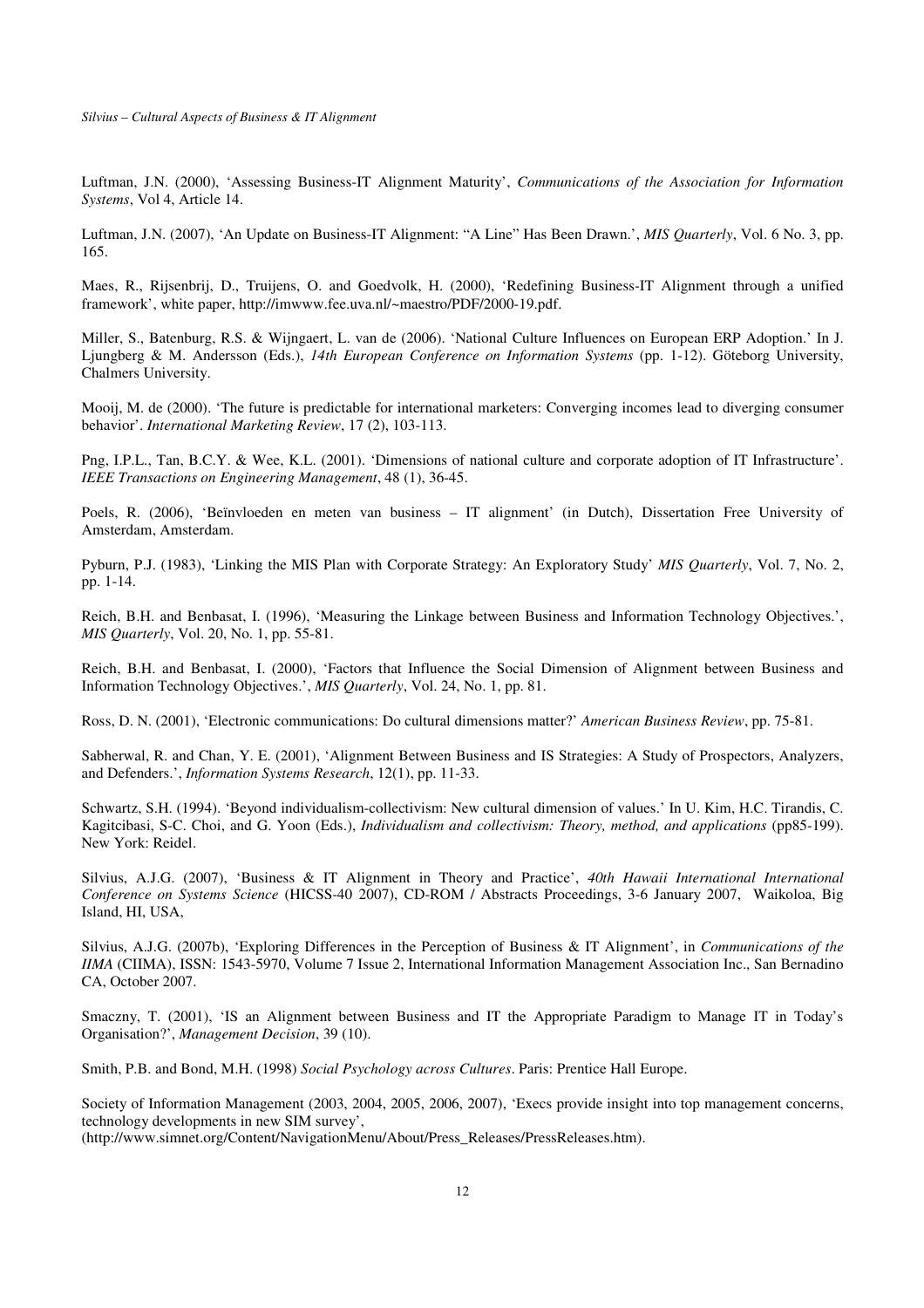Sørnes, J-O., Stephens, K., Sætre, A.S. & Browning, L.D. (2004), 'The Reflexivity between ICTs and Business Culture: Applying Hofstede's Theory to Compare Norway and the United States', *Informing Science Journal*, Volume 7, 2004

Straub, D. W. (1994). 'The effect of culture on IT diffusion: e-mail and fax in Japan and the US'. *Information Systems Research*, 5 (1), 23-47.

Straub, D. W., Keil, P., & Brenner, A. (1997). 'Testing the technology acceptance model across cultures: A three country study'. *Information & Management*, 31 (1), 1-11.

Tan, B.C.Y., Wei, K.K., Watson, R.T., Clapper, D.L. & McLean, E.R. (1998). 'Computer-mediated communication and majority influence: Assessing the impact in an individualistic and a collectivistic culture'. *Management Science*, 44 (9), 1263- 1278.

Van Decrean, J., (2007), 'Interculturele verschillen tussen internetsites van muziekwinkels uit Duitsland en de Verenigde Staten' (in Dutch), Thesis University of Hasselt, Belgium.

Veiga, J.F., Floyd, S., & Dechant, K. (2001). 'Towards modelling the effects of national culture on IT implementation and acceptance'. *Journal of Information Technology*, 16 (3)3, 145-158.

Venkatraman, N. (1989), 'The concept of fit in strategy research'. *Academy of Management Review*, 14(3).

Waarts, E., & Everdingen, Y. van, (2005), 'The Influence of National Culture on the Adoption Status of Innovations: An Empirical Study of Firms Across Europe', *European Management Journal*, Volume 23, Issue 6, December 2005, Pages 601- 610.

Weill, P. and Broadbent, M. (1998), 'Leveraging The New Infrastructure; How Market Leaders Capitalize on Information Technology'. Harvard Business School Press.

Wieringa, R., Gordijn, J., Eck, P. van. (2005), 'Value-Based Business-IT Alignment in Networked Constellations of Enterprises.' In: *Proc. 1st International Workshop on Requirements Engineering for Business Need and IT Alignment* (REBNITA 2005). Paris, August 29-30, 2005.